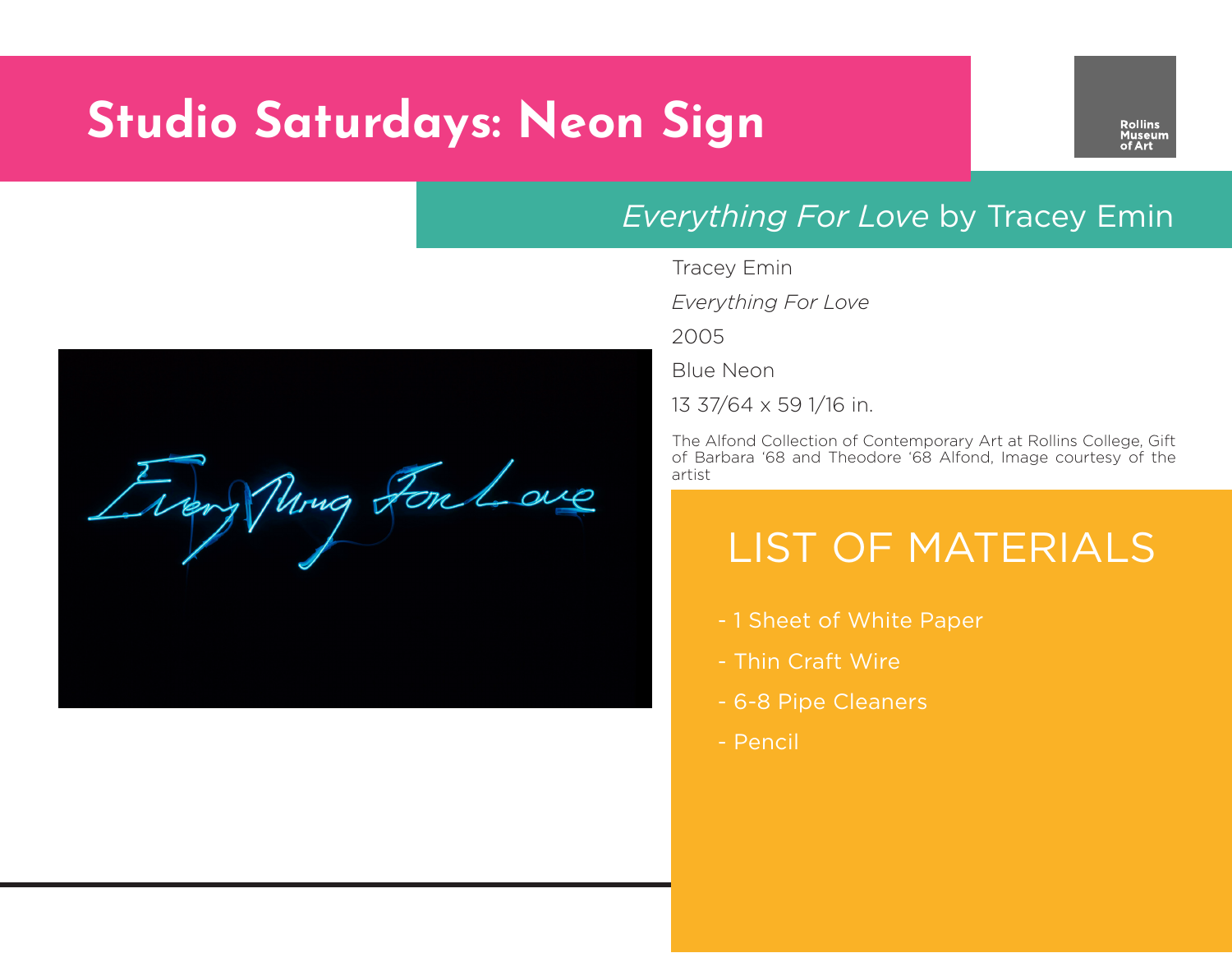Tracey Emin is a British artist, born in London in 1963. She became well-known in the 1990s for the way her art brought her personal thoughts and feelings into the public eye in museums and galleries. Although the statements she makes in her neon sign artworks express Emin's own emotions, almost like diary entries, when they are shown in a public space they also serve as general ideas any person viewing the work can relate to. This effect is also seen in Emin's use of neon, as neon signs are usually seen in front of restaurants or shops to draw people in.

Emin's neon sign works are an example of Word Art, a type of art that started in the 20th century. Word Art focuses on words themselves as an art form instead of on images of people or objects. Word Art comes from the larger Graphic Art category. Graphic Art is art that is focused on using line drawings instead of just color to represent images. Illustrations for magazines and posters are an example of Graphic Art. In some Word Art pieces, what the words are saying is the most important part, and in others the shape and look of the words is the focus. Tracey Emin's artworks are a mix of both; although the meaning of the short sentences is important, she also makes it more personal by bending the neon to resemble handwriting. This makes them different from street signs that use fonts created by computers.

**For today's project, we will be making neon signs featuring Word Art. Think of a personal belief you have about a topic and turn it into a slogan. You will want it to be short and to the point. For example, I will be using the phrase "Love Wins" to express that love is the most important thing there is and should be experienced by everyone. We will then turn our words into art, shaping our letters with pipe cleaners in the same way Tracey Emin does with neon light tubes.** 

#### THINK LIKE AN ARTIST

1) What idea will you be using and what does it mean to you?

2) Slogans are quick and catchy. How will you turn your idea into a slogan while keeping your full message complete?